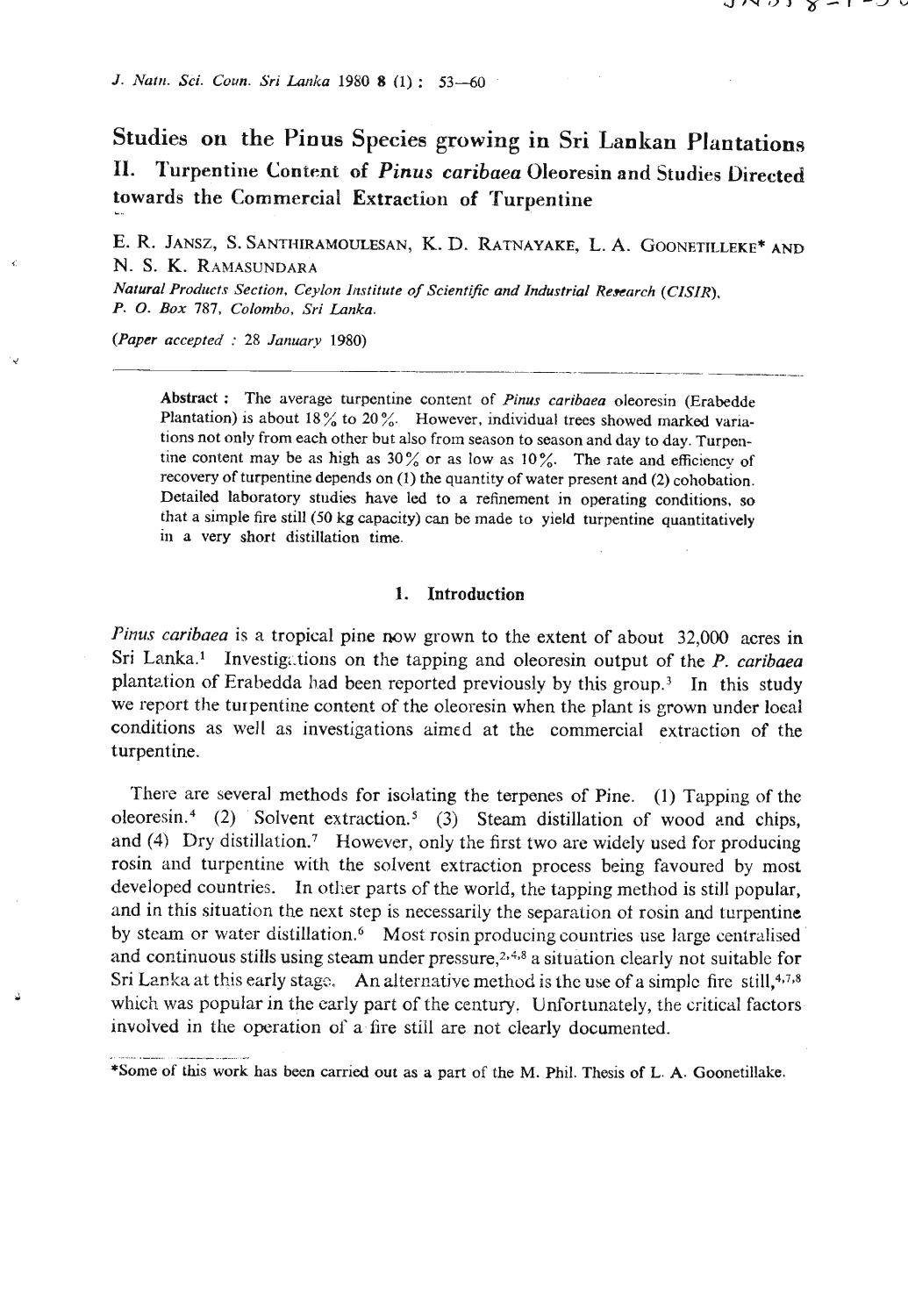#### **2. Experimental**

#### **2.1. Determination of** Turpentine **Content of Oleoresin**

Oleoresin (25 to 100 g) was water distilled using 150 **ml** water for 4 liours. and the turpentine collected in a light oil (clavenger) arm. During 4 hours nearly all the turpentine is recovered (Figure 1), but the method has an error of about  $5\frac{\omega}{6}$ .



**Figure 1.** *Time Courses of Turpentine Recovery.* Weight of Rosin, 60 g; **Volume of water, 150 ml.** 

# **2.2. Factors Affecting Efficient Recovery of Turpentine**

Experimental details are given in legends of figures.

## **2.3. Pilot Plant stills**

# (a) Model I.

Designed for steam distillation and the production of high quality rosin, this is a single container where the oleoresin chamber is sepmated from **the** boiler by **a** partithat allows only the passage of steam. As a result, the temperature of the bleoresin does not rise above 100°C. The boiler is constructed of iron and the rosin chamber of aluminium.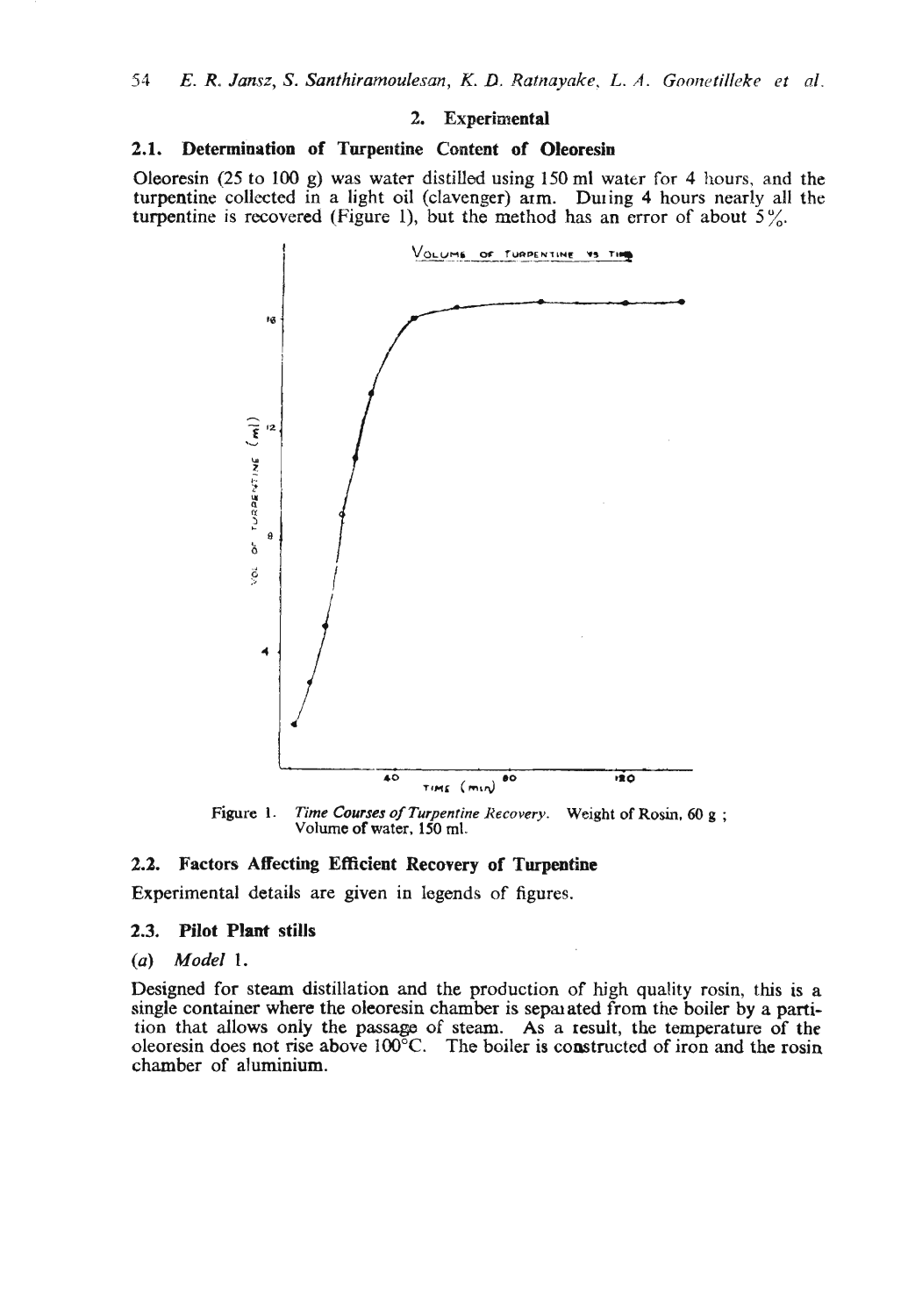# *(b) Model 2.*

This is a copper fire still, where the rosin is in the boiling compartment (Figure 2). **By** controlling the amount of water, **the** rare of turpentine recovery can be optimised.



**Figure 2.** *Turpentine, Fire Still* **Maximum capacity** - **50kg.** 

The still comprised a still body **1M** by **0.7M** containing an inlet (2 cm diameter) for the entry of cohobate and exii (25 cm diameter) for hot rosin. The lid contained the exit to the multitubular ccndensor. The still body is heated at the base by direct firing. The furnace contained a fire chamber and ash-pit separated by a fire grate and a flue **gas** exit.

#### **3. Results**

### **3.1. Turpentine Content of the Oleoresin.**

The mean turpentine content of the oleoresin of *Pinus caribaea* (of Erabedda) is about 18% to 20%. Turpentine content of the oleoresin varies markedly : (a) from tree to tree, *(b)* tapping cycle to tapping cycle and **(c)** day to day.

The variation from tree to tree is illustrated in Table 2. There appears to be a distinct direct relationship between yield of oleoresin and turpentinc content of oleoresin.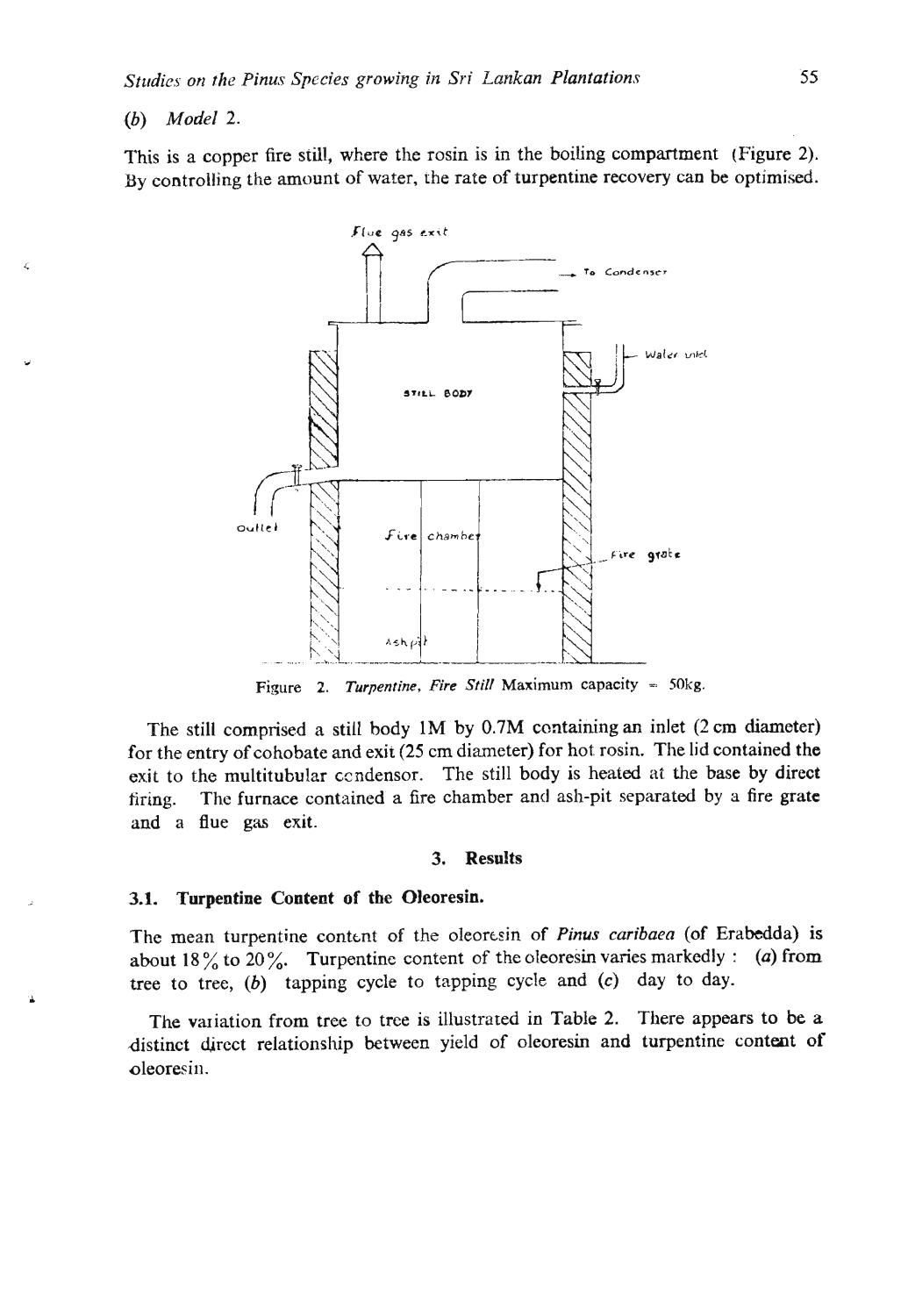Studies also showed the turpentine content of the oleoresin also markedly varied with tapping cycle (Table 1).

| Code No.<br>of Tree | Tapping Cycle |           |            |           |
|---------------------|---------------|-----------|------------|-----------|
|                     | Sept. 1978    | Dec. 1978 | March 1979 | June 1979 |
| 101                 | 18.6          | 19.9      | 16.3       | 20.5      |
| 102                 | 16.4          | 21.8      | 25.0       | 20.0      |
| 104                 |               | 19.5      | 19.3       | 19.3      |
| i06                 |               |           | 10.6       | 18.2      |
| 107                 |               |           |            | 18.9      |
| 108                 | 18.3          | 10.6      | 9.4        |           |
| 109                 | 19.0          | 13.4      | 18.9       | 21.2      |
| 110                 | 9.1           | 17.9      | 13.1       | 17.9      |
| 111                 | 9.7           | 13.5      | 12.4       | 16.7      |
| 112                 | 19.2          | 18.0      | 16.9       | 19.1      |
| 113                 | 17.6          |           | 12.5       | 21.7      |
| 114                 | 17.6          | 18.5      | 5.7        | 19.3      |
| 115                 | 17.5          | 16.7      | 14.7       | 19.2      |
| 117                 | 10.8          |           |            | 13.6      |
| 118                 | 11.7          |           | 18.1       | 24.9      |
| 119                 |               |           |            | 22.6      |
| 120                 |               |           | 15.6       | 13.3      |

TABLE 1. Variation of Turpentine Content of Oleoresin

--, signifies not determined due to low oleoresin output.

'The situation is further complicated by the fact that there is nearly always even a daily variation of turpentine content of oleoresin even in thc sane trec ; turpentine content generally decreasing with time. In one tree (studied in detail), turpentine content which was 27.3% in the first day had declined to 16.5% by the fifth day.

# **3.2. Laboratory Studies on Recovery of Turpentine.**

These studies were concentrated on two main lines  $(a)$  the effect of the oleoresin to water ratio and *(b)* **the** cflect of cohobation on the rate of turpentine recovery.

#### 3.2.1. *E'ect on Oleoresin to water ratio.*

Table 2 shows that large quantities of water result in **a** relatively inefficient rate of turpentine recovery. In this experiment, relative rate of turpentine recovery is measured by determining the quantity of turpentine recovered for every 100 ml water distilled. At limiting water levels, the temperature of the contents of the **flask** is higher than **100°C.**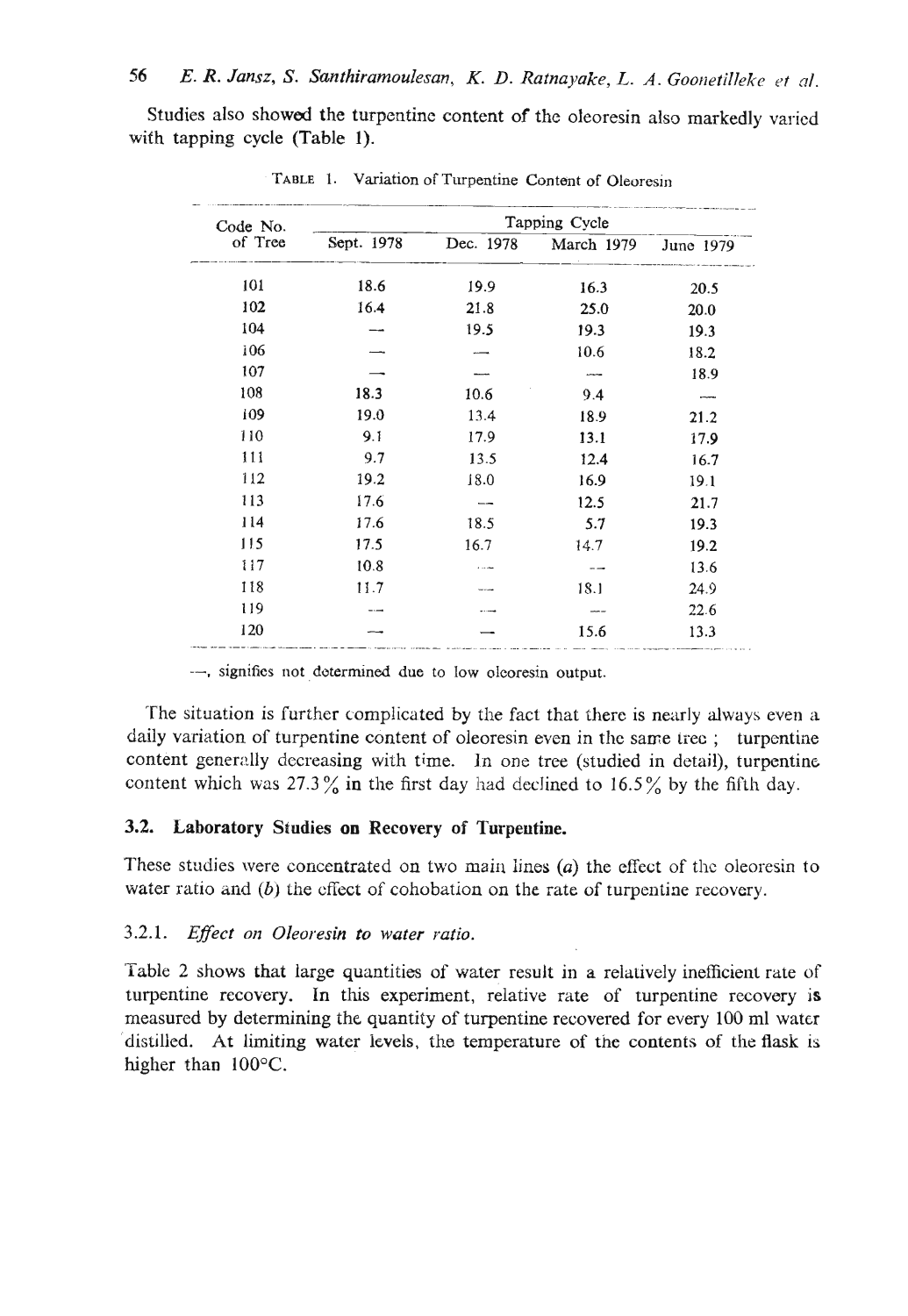¢

s.

| TABLE 2. Effect of Water to Rosin Ratio.   |                                               |
|--------------------------------------------|-----------------------------------------------|
| Volume of Water added<br>(m <sub>l</sub> ) | Vol. Turpentine per<br>100 ml distillate (ml) |
| 150                                        | 18.0                                          |
| 200                                        | 12.7                                          |
| 300                                        | 11.4                                          |
| 400                                        | 9.8                                           |
| 500                                        | 7.7                                           |
|                                            |                                               |

**TABLE** 2. Effect of Water to Rosin Ratio.

Rosin (300g) was distilled with the above quality of water<br>at constant rate (heating mantle). Rate of distillation 100<br>ml/15 min. Total turpentine in 300 g Rosin = 30 ml. Values<br>for turpentine given above refer to first 1 produced in each case.



<sup>0</sup>- 0, with Cohobation.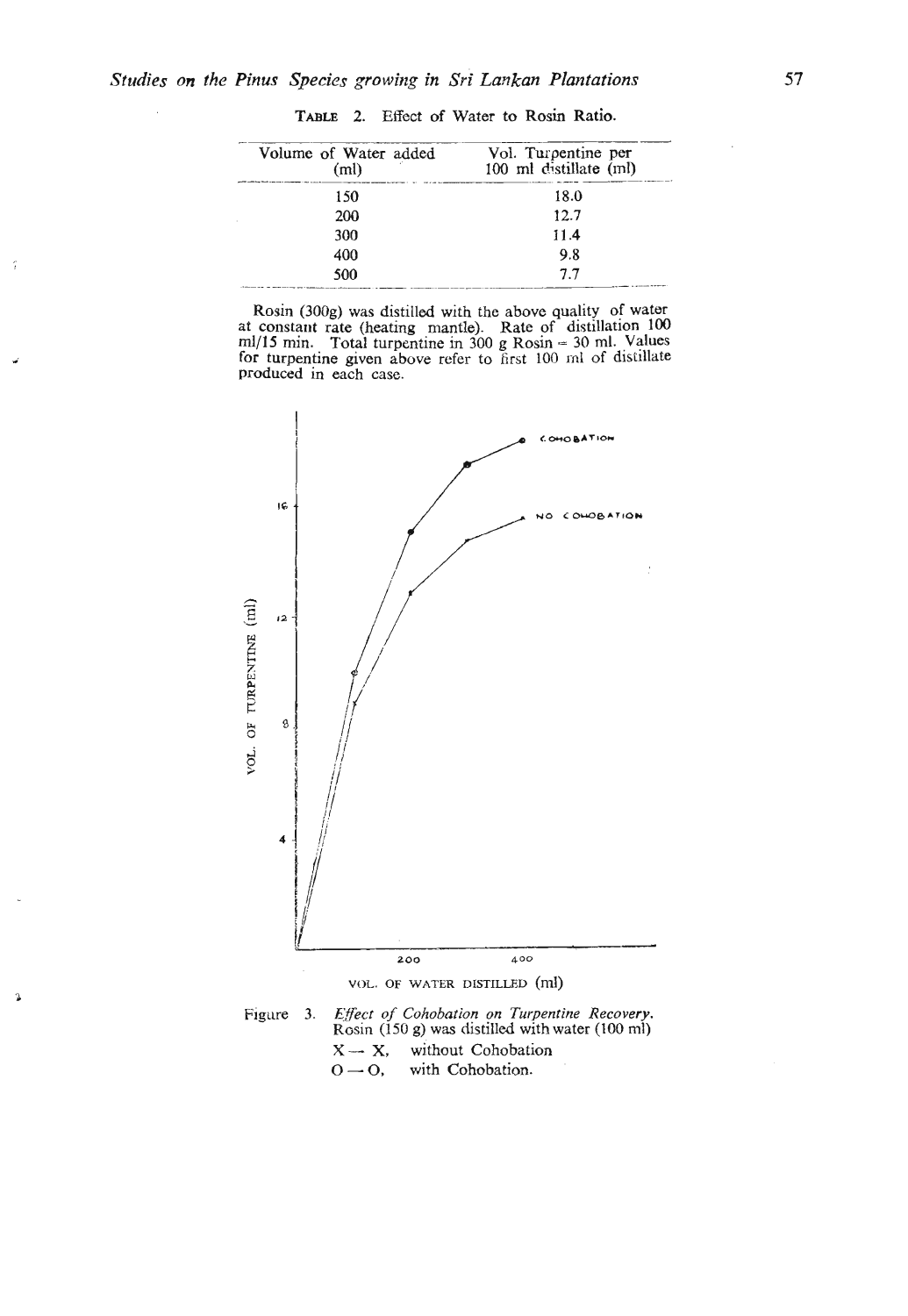#### *3.2.2. Efect of Cohobation*

**At** a temperature of 35°C to **40°C** the turpentine forms an emulsion with water (containing 0.5 ml turpentine/100 ml water). Therefore by recycling the separated water it was possible to increase yields. Figure 4 shows the effect of cohobation on the distillation of turpentine. A similar experiment on a larger scale gave the same result (Figure 4.).





## **3.3. Pilot Plant Studies**

Steam distillation using the still-model 1 resulted in both a very low efficiency of recovery and low rate of recovery of turpentine (Table 3). After 8 hours distillation, only **84%** of the turpentine was extracted. However using model 2, (the fire still) the situation was reversed; in only 3.0 h over 99.5% of the turpentine was recovered (Table **4).** The efficiency of the second method was proved beyond doubt when thc residual oleoresin from model 1 (containing  $3.8\%$  turpentine) was exhausted of turpentine in only lh using model 2 (Table **5).**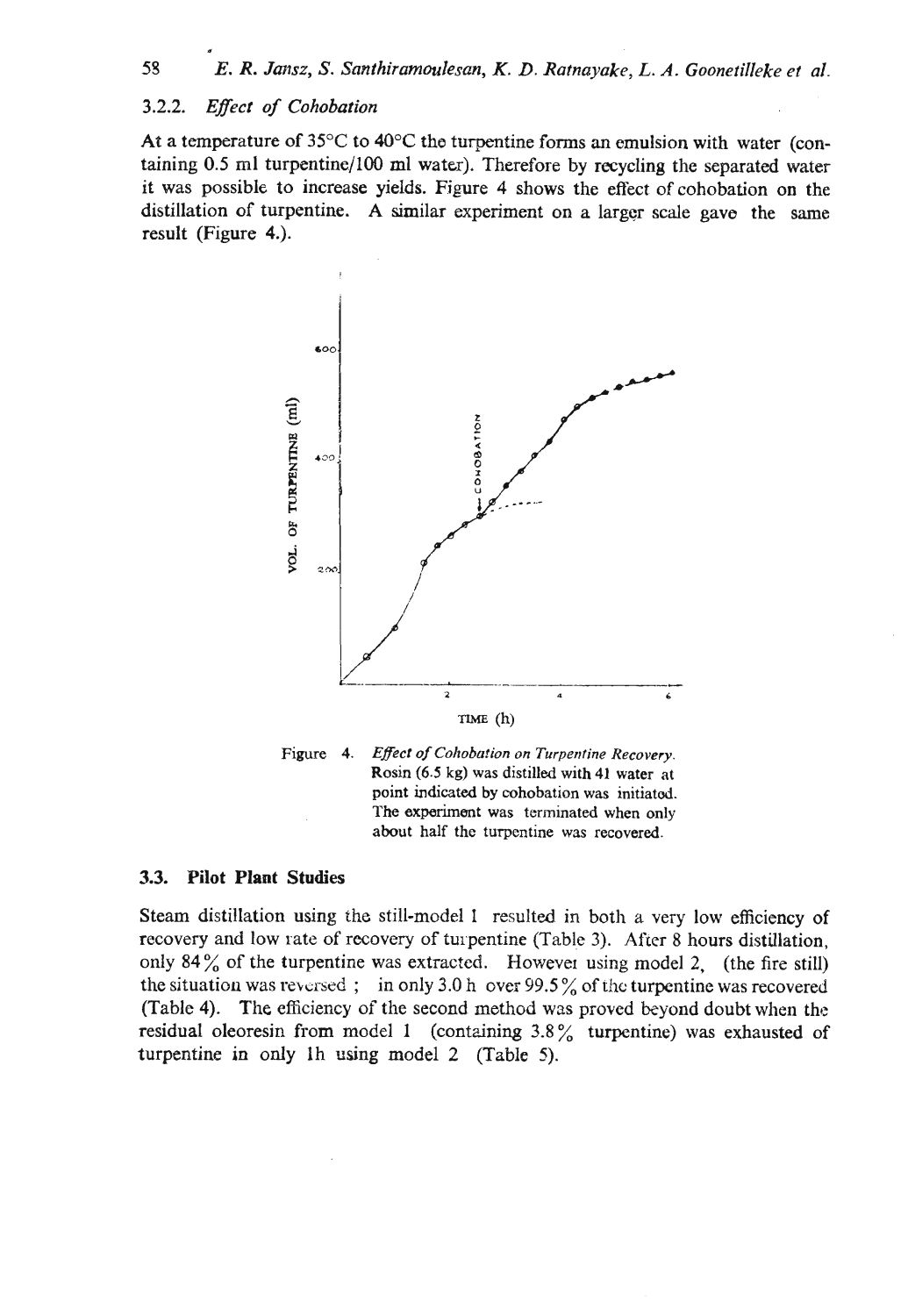÷

| Time (hours) | Water distilled<br>(1) | Turpentine<br>recovered $(1)$ |
|--------------|------------------------|-------------------------------|
|              | 12                     | 0.75                          |
| 1.5          | 21                     | 1.025                         |
| 2            | 27                     | 1.225                         |
| ٩            | 42                     | 1.550                         |
|              | 58                     | 1.775                         |
|              | 75                     | 1.935                         |
|              | 92                     | 2.095                         |
|              | 109                    | 2.245                         |
|              | 127                    | 2.355                         |

TABLE 3. Recovery of Turpentine Using Steam Distillation Still (Model 1).

Approx 13.89 kg of Oleoresin was used. Yield of Turpentine was 17.1 v/w. (2355 ml). Residue contained 3.8% turpentine. Efficiency of recovery = 84%. Furnace temperature = **90°C.** Water was cohobated.

**TABLE** 4. Recovery of Turpentine Using **Fire** Still **(Model 2).** 

| Time (hour) | Rate of<br>distillation<br>$m$ l/min $)$ | Turpentine<br>(ml/min) |  |
|-------------|------------------------------------------|------------------------|--|
| 0.2         | 225                                      | 160                    |  |
| 0.5         | 300                                      | 140                    |  |
| 1.0         | 240                                      | 60                     |  |
| 1.25        | 370                                      | 45                     |  |
| 1.5         | 345                                      | 25                     |  |
| $2.2\,$     | 512                                      | 10                     |  |
| 3.0         | 350                                      | 2.5                    |  |

Laboratory estimation of turpentine. 20.1%; **36.45 kg** Oleoresin was distilled. Yield of turpentine 20.8% **v/w** (7.6) Litres). Residual Turpentine  $(0.1\%)$ . Efficiency of recovery<br>99.5%. Initial water = 10 1. Cohobation, 4 1 at a time.<br>TABLE 5. Recovery of Residual Turpentine Using Fire Still.

|    | 4<br>1. Weight of Oleoresin                   | $= 8.5 \text{ kg}$    |
|----|-----------------------------------------------|-----------------------|
| 2. | Water added                                   | $-3$ L                |
|    | 3. % Turpentine (Laboratory Determination)    | $= 3.8 \%$ v/w        |
|    | 4. Time of distillation                       | $-1.25 h$             |
|    | 5. Rate of distillation                       | $= 400$ ml/min        |
|    | 6. Observed vield                             | $=$ 335 ml            |
|    | 7. *Expected yield                            | $= 323$ ml            |
|    | 8. Residual turpentine                        | $\equiv$ Not detected |
|    | 9. $\%$ $\alpha$ -Pinene-Laboratory Distilled | $= 66\%$              |
|    | 10. $\%$ $\alpha$ - Pinene—Fire Still         | $= 67\%$              |
|    |                                               |                       |

\*Based on sample drawn for labolatory estimation.